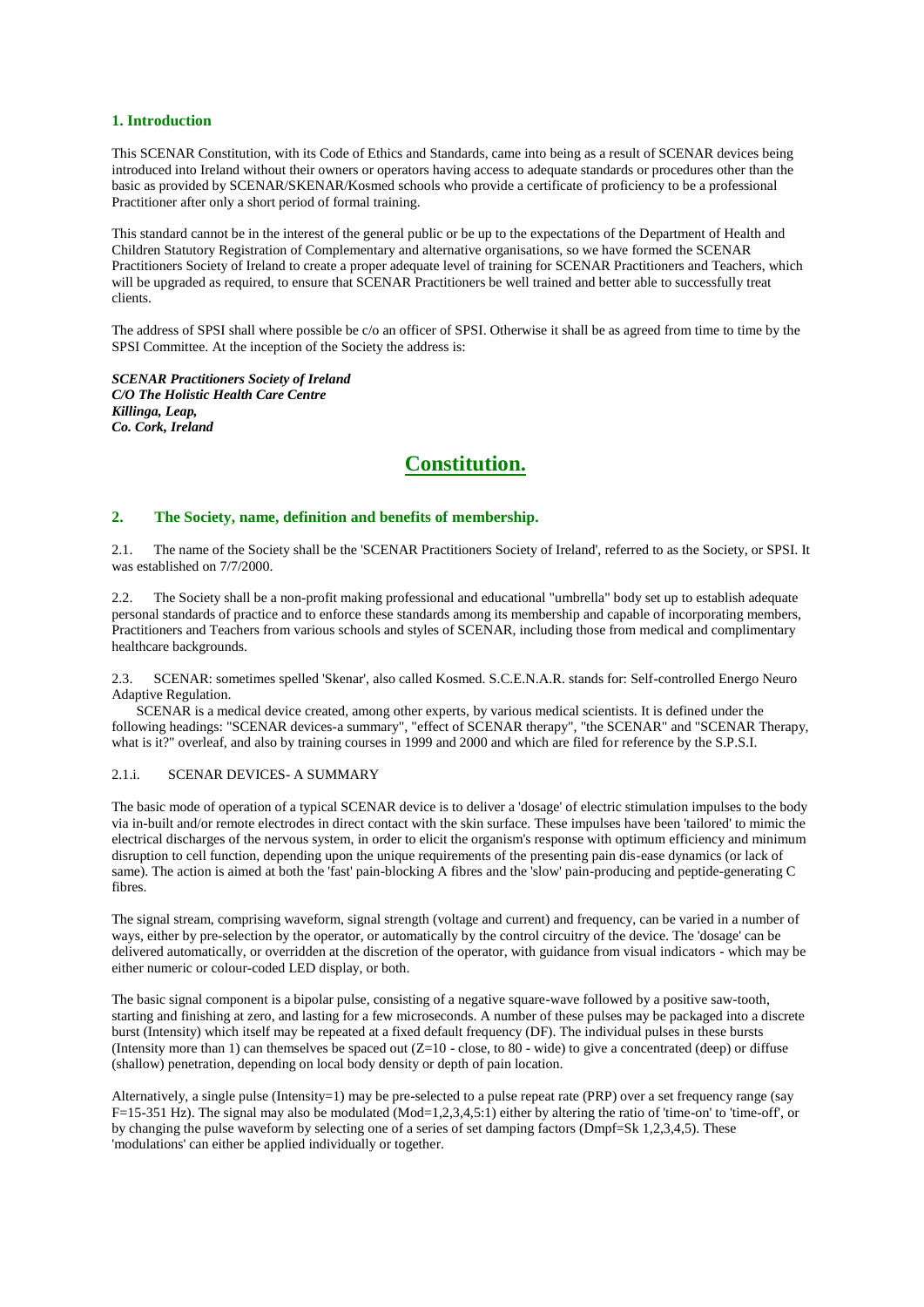There is also the possibility of automatically cycling both the pulse repeat rate (PRP) over a set frequency range (FM - say from 30 - 180 Hz over 8 seconds), and the waveform damping factor (DMPF-Var). These cyclical modes can again be invoked either individually or together.

The purpose of all these variants is to make available to the operator a comprehensive arsenal with which to simulate both acute and chronic conditions and prevent the body from adapting to the signal before there has been time to generate sufficient neuropeptides (endophins etc) to relieve pain and create an enhanced environment for the organism to bring into play its own healing pharmacy to move towards homeostasis.

The power output can be set by the operator to be detectable but comfortable for the patient. It can also be adjusted during application should this be required. The maximum current output is 70 mA and the peak voltage is 180v, derived from an internal battery (rechargeable externally, or 'of-the-shelf'. A further level of chaos is introduced by random variation of the pulse amplitude from zero to the chosen comfort limit such that no two consecutive pulses are the same. This discourages adaptation in the organism. A feedback mechanism is provided by the constant monitoring of skin impedance, which will change with time and 'dosage' delivered. Integration of these values permits calculation and display of rate-of-change (of current flow) and coefficient of waveform in relation to the starting point.

SCENAR devices adhere to the concept that the minimum dosage required to effect change is the most appropriate. This is furthered by emphasis on increase of information rather than energy content, thus minimising the triggering of the body retaliation and adaptation mechanisms.

2.1.ii. EFFECTS OF SCENAR THERAPY Pain-killing effect Lasts for four hours.

### Mechanisms:

The effect of parabiosis in the nervous endings of the peripheral nervous fibres that block the transmission of pain impulses.

- New dominant focus in the cortex of the brain, which suppresses the pain focus.
- Electrical current considerably reduces the oedema around the nerve fibres.

### Anti-inflammatory effect.

With inflammation there is an inflammatory focus, which is surrounded by a leukocyte cuff in order to prevent the inflammation from spreading to the surrounding tissues. Eventually this cuff will be in the way of reorganisation and recovery, as new leukocyte cells cannot reach the focus of inflammation. The action of the SCENAR reduces the cuff and allows recovery to be completed.

Anti-oedema. Reduces swelling.

Styptic effect as a result of collateral blood supply and reduction of pressure from main vessel.

Anti-shock effect, Anti-allergic effect local or general reaction can be observed with food allergy, rash, bites, rhinitis, and broncho-spasm.

Hyperaemia effect Reinforced blood flow (hyperaemia) 30-60 minutes after the end of the procedure. Vaso-dilators increase the lumen of micro-circulation blood vessels and blood flow to the place of treatment will be increased. Especially observed with coronary spasm.

Antipyrexic effect (fever reduction) Obtained by the treatment of main vessels.

Metabolic processes normalisation:

Increased solute levels in blood. Stimulated active consumption of oxygen and nutrients increases the level of metabolism, increases venous flow and removal of the products of metabolism. Lymphatic flow will increase as well. Normalisation of cell, tissue and system function.

Normalisation of the immune system. Due to SCENAR input, neuropeptides are produces, which degenerate down a cascade to create new bio-active compounds. These will correct and balance the relation between biochemical and functional systems in secondary tissues and cells.

Normalisation of the hormone balance. In connection with production of neuropeptides.

## 2.3.iii The SCENAR

#Background When the Soviet Union sent cosmonauts into space, they developed a way of maintaining the good health of their space travellers! This was achieved without the use of pharmaceuticals. They could not allow pharmaceuticals to enter the water supply in an environment where recycling of water supplies is essential. There were space and weight restrictions so they developed Self-Controlled Energo Neuro Adaptive Regulation: S.C.E.N.A.R.

The 'Startrek' device. The 'SCENAR' is hand held - the size of a T.V remote control. Developed by a team of top Russian scientist and doctors based at Sochi University, they were tasked to find a way of coping with any illness in the lightest, smallest and most energy efficient way. Two of this team received the order of Lenin (equivalent to a Nobel Prize). Head scientist Professor Revenko claimed that there were very few illnesses SCENAR could not treat and often cure!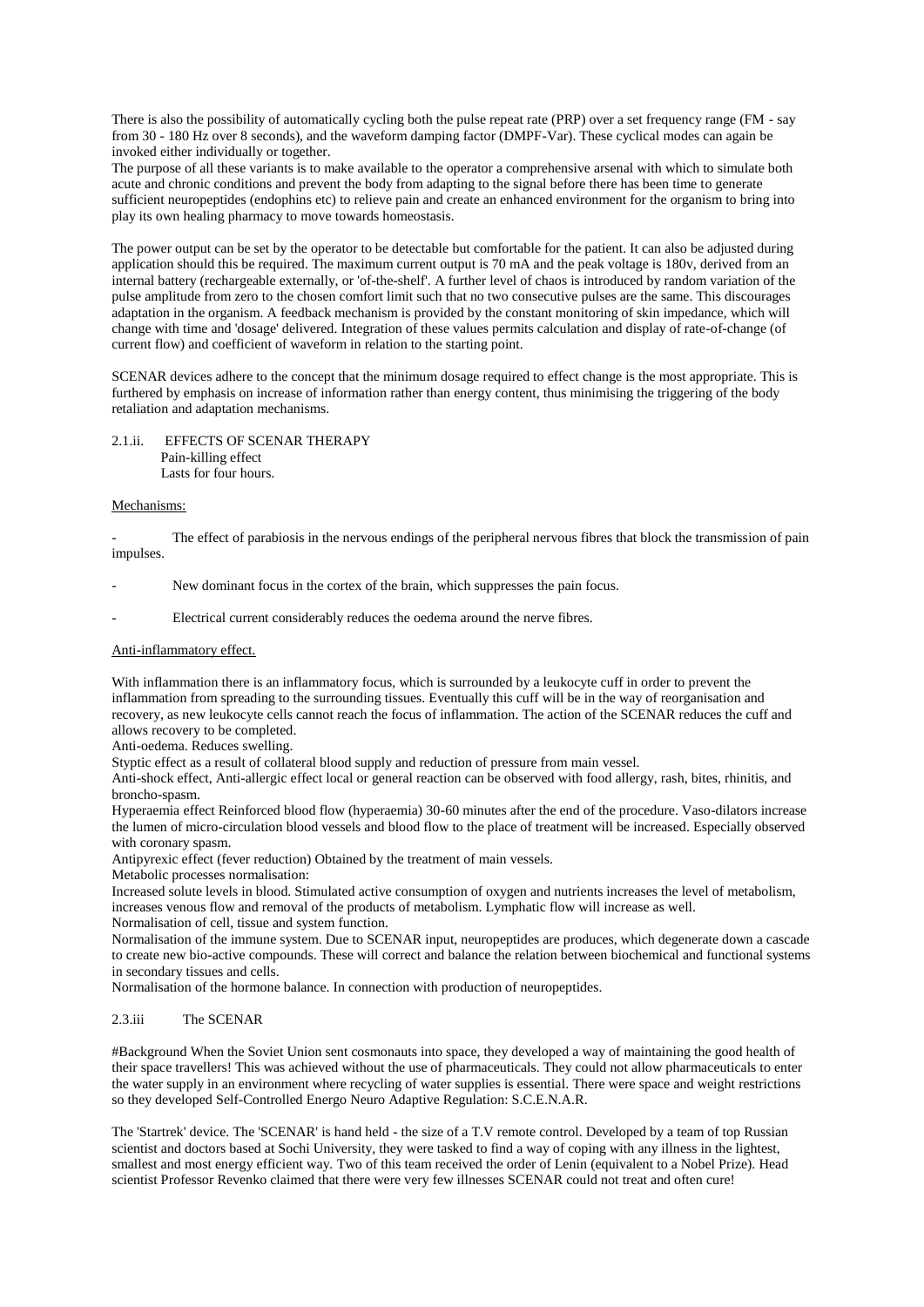How it works. There is data for well over 50,000 successful treatments and there are more than 3,200 SCENAR Practitioners worldwide. Safety certification has been granted in Russia and in Europe. Using a 9 volt battery, the SCENAR stimulates the body's pharmacy with harmless electrical impulses via skin nerves. The brain mediates a bio-energy feedback by altering output every few milliseconds. No two successive impulses are the same! A natural and dynamic dialogue occurs between brain and body! The process activates releases of biological activators such as neuropeptides, 5HT and other mind body stimulators. Biofeedback elements introduce the scope for remarkably rapid healing, as body integration (homeostasis) is restored by changing fixed resonances and repetitive central nervous system patterns.

Results. A wide variety of trained Practitioners have accumulated considerable experience and this shows the ability of SCENAR to generate healing in hitherto incurable illnesses, as well as common maladies of the mind, body and spirit. Training in the technology and methods are readily available, together with user friendly manuals and support systems.

2.3.iv. SCENAR Therapy

### **What is it?**

The SCENAR (Self-Controlled Energo Neuro Adaptive Regulator) pioneering device was invented by Russian scientists for using in the Space Programme by cosmonauts. Scenar therapy is a holistic form of treatment, which stimulates the nervous system and teaches it to heal itself. Electrical impulses, the parameters of which are similar to endogenous nerve impulses, are transmitted through the skin to the nervous system. Fast-reacting informational biofeedback means that each impulse is different from the previous one.

Scenar action influences the adaptive processes of the organism and helps to harmonize them. In response to Scenar impulses the Nervous System releases neuropeptides, which are released into the blood stream and are broken down into many compounds, which are themselves, bioactive. As a result, homeostasis is gradually and gently restored.

### **What does it feel like?**

As the device is moved over the surface of the skin a comfortable tingling sensation is felt. In cases of severe pain or acute conditions the sensation may be stronger.

## **How Scenar works on a disease?**

Patients having Scenar treatment need to take responsibility for their health and are advised to participate actively in the treatment and recovery process. The chemical compounds, released by the nerves, affect not only the problem areas, but also circulate in the blood treating other areas of the body. This goes some way to explaining how old and often forgotten problems are brought to the surface for treatment.

### **What conditions can Scenar treat?**

In the UK, the devices are licensed by British standards Institute for pain relief only. However, because of the nature of the device, viz., stimulating the nervous system, the Russian experience is that Scenar affects all the body systems.

The Russian experience suggest that it can be effective for a very broad range of diseases, including diseases of the digestive, cardio-vascular, respiratory, musculo-skeletal, urinary, reproductive and nervous systems.

It is also useful for the managing ENT diseases, eye diseases, skin conditions and dental problems. It has also been found beneficial in burns, fractures, insect bites, allergic reactions, diseases of the blood and disorders involving immune mechanisms; endocrine, nutritional and metabolic disorders; stress and mental depression, etc.

It is known to give real relief from many types of pain.

In order to create a continuous flow of circulating regulative peptides Scenar action must be given quite often. For any fresh injury or any acute inflammatory process treatment needs to be intensive, ideally once or even twice daily. For chronic conditions, treatments are ideally given three or four times a week initially. As things improve the frequency can be reduced.

A course of treatments will vary from individual to individual, and takes into account such factors as the stage of the pathological process, the persons age, state of health, and so on.

### **Is it safe?**

As the Scenar impulse is similar to endogenous nerve impulses, it is non-damaging and safe. Only people with cardiac pacemakers are not allowed to have Scenar treatment.

Children and pregnant women can be treated, and even animals enjoy it!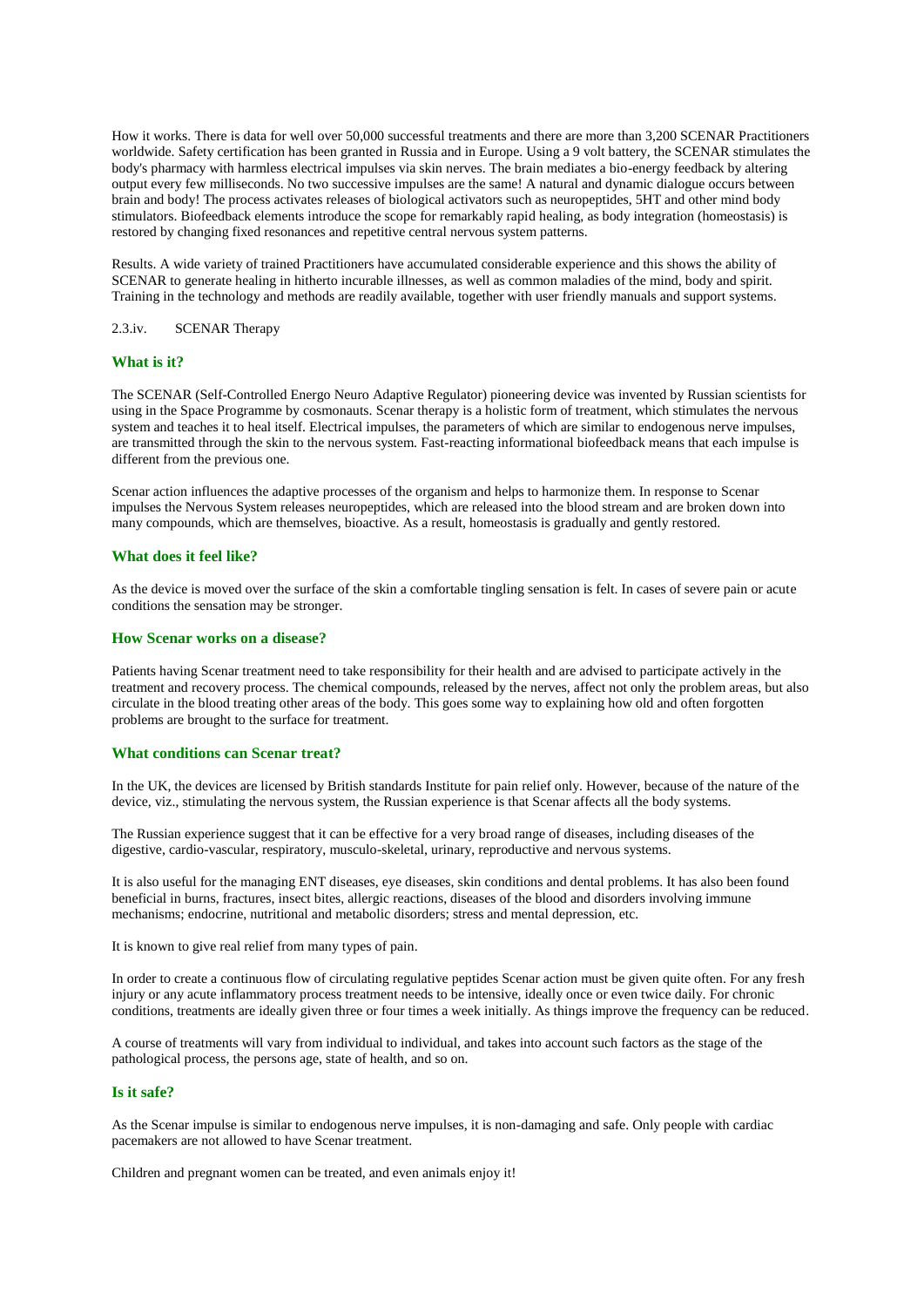### **What about my conventional treatment?**

If you are receiving treatment from your doctor it makes sense to inform him about Scenar therapy. Treatment with Scenar may enable you to reduce or even stop taking some medication, and this can be done under the supervision of your doctor.

### **What else do I need to know?**

During the treatment of chronic conditions, occasionally a healing crisis may occur (experienced as a complete lack of energy and malaise). This arises if the body is getting rid of toxic energy too rapidly. There are techniques that can be used with the Scenar to manage this.

For the best result it is advisable not to bath or shower for two hours before and after treatment. It may be advisable to shave an area of skin to ensure good communication between the device and the nervous system. Patients generally experience an increase in energy, more refreshing sleep and an improved sense of wellbeing.[1][1]

### 2.3 v. Case studies

The case of Scenar therapy, as a Technology in modern medicine by Dr. A. Revenko (Chairperson, SCENAR Therapy Medical Centre, Leninstreet 89.4, Ekaterinburg 620075, RUSSIA, who is a neurologist and one of the creators and developers of Scenar and head of the Russian School of Scenar which has about 200 schools affiliated to it.)

## **What is it - SCENAR Therapy?**

SCENAR-THERAPY IS A MEDICAL TECHNOLOGY - combinations of the modes and methods for gaining united final result (product) of the interaction between human organism (patient) and a device which creates the system: organism device. This interaction is directed on the activation of human resources of the organism, which are capable of adaptation and formation of the system at the various functional and organic manifestations of diseases.

SCENAR is an abbreviation of the mode of action on the human organism. The name of the device is self-controlled energoneuro-adaptive regulation (self-controlling energo-neuro-adaptive regulator)/

### **What Scenar treats effectively?**

SCENAR - GP and emergency service in your pocket. Scenar practitioners and medical doctors are able to give qualified and specialized help to patients in practically any situations: to bring out from shock, to restore cardiac activity, to take away swellings, intoxication, to get quick anaesthesia etc.

### **SCENAR application is indicated at any stage in treatment of the following diseases:**

- Nervous system (various diseases of the vertebral column with secondary disorders of the nervous activity, static and dynamic's disorders of the vertebral column, deformation of the spinal column, radiculitis, neuritis, strokes and their consequences, diseases of the vegetative nervous system etc.);
- Skeletal-muscular system (myositis ,arthritis, arthrosis, bruising of the soft tissue, at the fractures at the different stages of the process);
- Respiratory system (tracheitis, bronchitis, viral infection, pneumonia, pleurisy, bronchial asthma);
- Cardio-vascular system (angina, hypertonia, hypotonia, various form of arrhythmia), vessels of the extremities (endarteriitis, varicose veins, disturbance of micro-circulation, trophic ulcers);
- Digestive system (gastritis, enteritis, colitis, cholecystitis, hepatitis);
- Genito-urinary system (pyeloneophritis, cystitis, disturbance of the cycle, adnexitis, infertility, toxicosis in pregnancy);
- Tooth and mouth cavity diseases (periodontosis, periodontitis, arresting of inflammation and complication after the treatment of pulpitis and periodontitis, arresting pain syndrome);
- Other pathological conditions and their combinations.

## **The effects of Scenar action (Scenar-therapy)**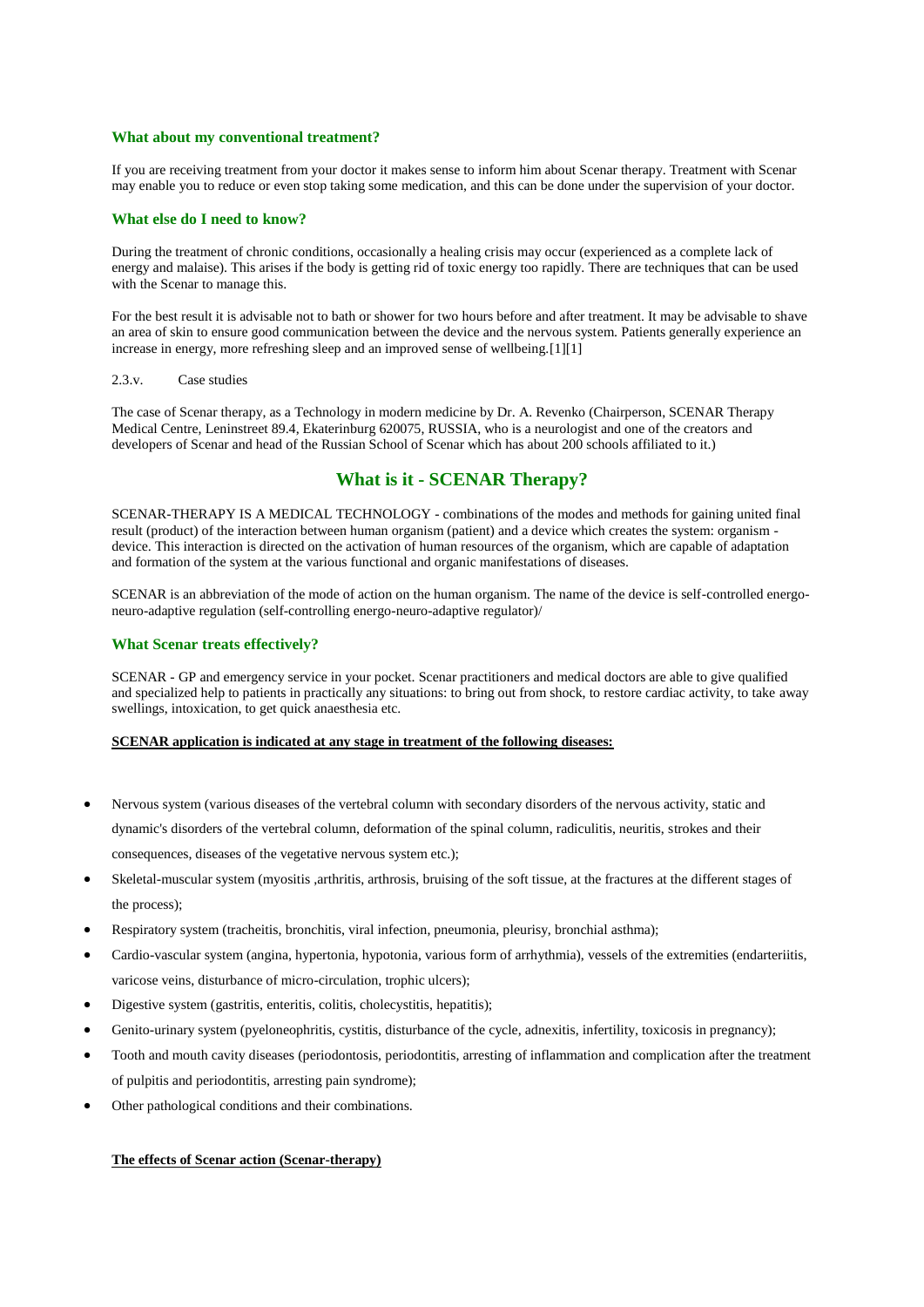- considerable improvement of the general state with increase in adaptive ability of the organism;
- bringing back to normal of the disturbed functions;
- speeding up and slowing down the manifestations of pathological processes;
- pain-killing;
- anti-inflammatory
- anti-allergic
- anti-swelling;
- normalisation of the vascular and blood functions;
- endocrine-immunity respond of the organism;
- normalization of the metabolic processes.

The effects are traced and confirmed by additional methods of the investigation (ECG, REG, EEG, x-ray, CT, U-Sound irido-diagnostic, bio-chemical investigations, electro-information investigation, computer acupuncture diagnostic - Nakatani, Voll, auricle-diagnostic).

## **Who are the users of SCENAR Device?**

Today the users of the SCENAR in Russia are medical doctors and medical personnel of more than 30 specialities, including neurology, therapeutics, surgery of different specialization, traumatology, gynaecology, obstetrics, oto-rhino-laryngology, odontology, sport medicine, physiotherapy, resuscitation and others. A special version of the device was designed to be used by housewives, engineers, office clerks, and other specialists without medical background, also on ferries, on liners, in aeroplanes, in cars, etc.

## **Historical reference**

SCENAR-therapy as a technology was born in Taganrog nearly 20 years ago. Originally the device was aimed to be used in the "Space research Programme", but project was stopped at "perestroika time". The employers - medical doctors and engineers of TOO OKB "Rhythm" and TOO "Bio-correction" were at the origin of this direction.

In 1986 the first SCENAR device, having passed technical and clinical trails, was permitted by USSR Medical Council for application in the clinic-policlinic institutions and at homes.

For the control of the conducted therapy, findings of the optimal skin zones and individualisation of the action regimes, for the expertise and prognosis can be used reflexogenic-diagnostic set "Rista-EPD" (acupuncture diagnostics Nakanati, Folly, auricle diagnostic), computerised polygraphy (ECG, EEG and others).

At the present time TOO OKB "Rhythm" produces series of the devices "SCENAR-035", "SCENAR 97", "SCENAR 97.4" and according to license 30-03/1007 from 27 December 1996, supplement No1, No2, TU 9444-010-05010925-97, TU9444- 010-24225399-93) there are certificates of standard.

The device is protected with patent in Russia, USA and Japan for "the means for influence", for receiving biologically active impulses and for the device which realise them (the patent owner TOO OKB "Rhythm")

The SCENAR device is capable of recognising, preventing many health problems and restoring health.

"SCENAR" is a trademark (according to class - therapeutic device and apparatus, electro-stimulators), registered in the state list of trademarks in USSR from 23 October 1989.

TOO "BIOCORRECTION" and TOO OKB "RHYTHM" closely co-operates with different medical institutions (department of "Non-drug methods of treatment and clinical physiology" in the I.M. Sechenev MMA - cor. member of AMS, Doctor of the Medical Science V.G. Zilov; laboratory for "Bioenergy and Reflexotherapy" CITO-Doctor of the medical Science U.F. Kamenev; laboratory for "Biophysics of Cancer" in the Rostov Oncologic Institution - Doctor of Medical Science L.H. Garkavi, E.B. Kvakina and other departments of the institution in Moscow, Saint-Petersburg, Ekaterinburg, Odessa), also with the Committee of the New medical technology Medical Factory Russian Federation (chairman - Doctor of the Medical Science, Prof. T.I. Nosikova).

Four international conferences and 10 inter-regional seminars were held (Odessa, Ekaterinburg, S-Petersburg, N-Novgorod, and Rostov-na-Donu) on SCENAR therapy and SCENAR-expertise.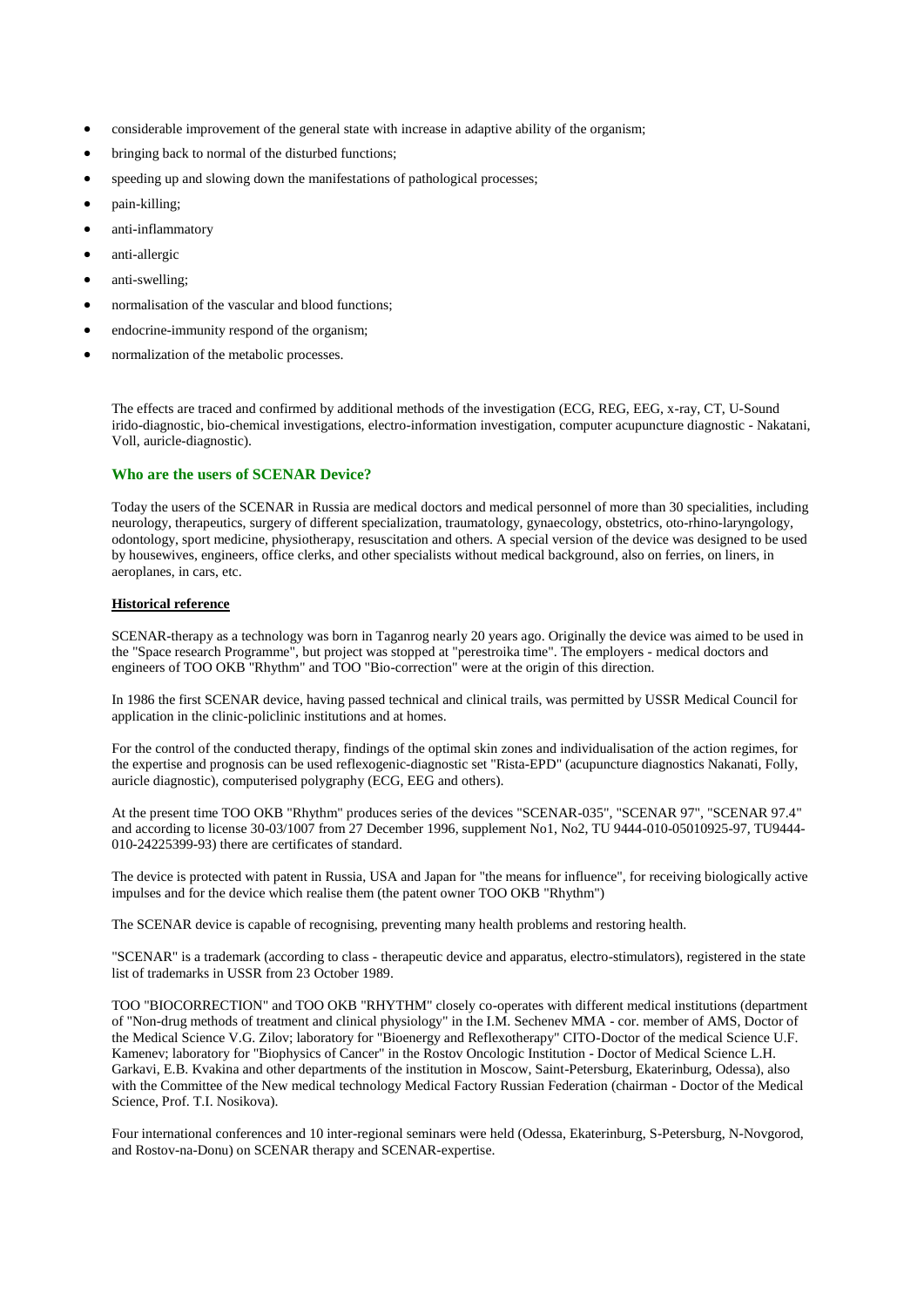Together with the Committee for New Medical Technology and the department for "Non-drug Methods of Treatment" were issued 4 complications of "SCENAR"-therapy, SCENAR-expertise (the editors are: T.I. Nosikova, V.G. Zilov, L.M. Kudaeva), where questions of therapy and practise of SCENAR-therapy were reflected.

From 1992 in the different regions of Russia and abroad 117 School-seminars on SCENAR were conducted.

For these years more then two thousands users were trained. Among trainees - managers of medical institutions (Head of the hospitals and Policlinics, Chiefs of the departments, etc.) medical doctors, nurses (including resuscitation doctors, surgeons, oncologists, physiotherapists, paediatricians), scientists (candidates or doctors of science). [2][2]

## **2.4. Benefits of membership.**

- a) The SPSI has a policy of giving reduced rates to its membership who attend SPSI training courses and events.
- b) The SPSI shall be support network for its membership.
- c) The SPSI shall encourage access to its more experienced teachers and practitioners.
- d) The SPSI will endeavour to provide a membership newsletter and www site.
- e) The SPSI will endeavour to share its research and development findings with its membership.

f) The SPSI, as a group, shall set out to have better purchasing, faster repairs of equipment and access to information direct from the research facilities in Russia.

g) The SPSI will endeavour to protect its membership by insisting on high standards of training and adherence to its Code of Ethics and Standards and by actively intervening on behalf of any accused RSPSI to ensure that fair play and justice are achieved.

h) The SPSI will endeavour to help and encourage newly accredited Practitioners on how to set up in practice.

i) The SPSI will endeavour to build up a library of relevant SCENAR information for the benefit of the membership.

j) RSPSI is the Irish National Qualification, registered with the Department of Health and Children. This annual recognition is not a right and will only be given to properly trained applicants who have the appropriate certificates of graduation and meet all the requirements of SPSI.

## **3. The Aims**

The aims of the Society are:

3.1. To promote the professional practice of SCENAR in medical and complementary healthcare.

3.2. To organise and facilitate educational courses and events in SCENAR both pre-graduation and post-graduation.

3.3. To provide and distribute information on SCENAR and to act within the National and International SCENAR community.

3.4. To establish ethical and professional standards for practice of SCENAR for the benefit of the general public, members and registered Practitioners (RSPSI) and to regularly update these standards.

3.5. To represent the interest of SCENAR Practitioners to outside bodies and the general public.

3.6. To maintain a register of qualified Practitioners, Teachers and Consultants who have passed the SPSI Accreditation for Practitioners (RSPSI), for assistant teachers(RSPSI-at), for Teachers (RSPSI-T) and for Consultants (RSPSI-C).

## **4. Membership**

4.1. Individuals shall become members of the Society directly by completing the arrangements for membership approved by the Society and by paying an annual membership fee to the Society. Membership shall be of one-year duration or part thereof. Categories and/or conditions of membership may be revised from time to time. At the inception of the Society there are five categories of membership, "member", "Registered, SCENAR Practitioners Society of Ireland" (RSPSI), "Registered, SCENAR Practitioners Society of Ireland-assistant Teacher" (RSPSI-at), "Registered, SCENAR Practitioners Society of Ireland-Teacher" (RSPSI-T) and "Registered, SCENAR Practitioners Society of Ireland-Consultant" (RSPSI-C).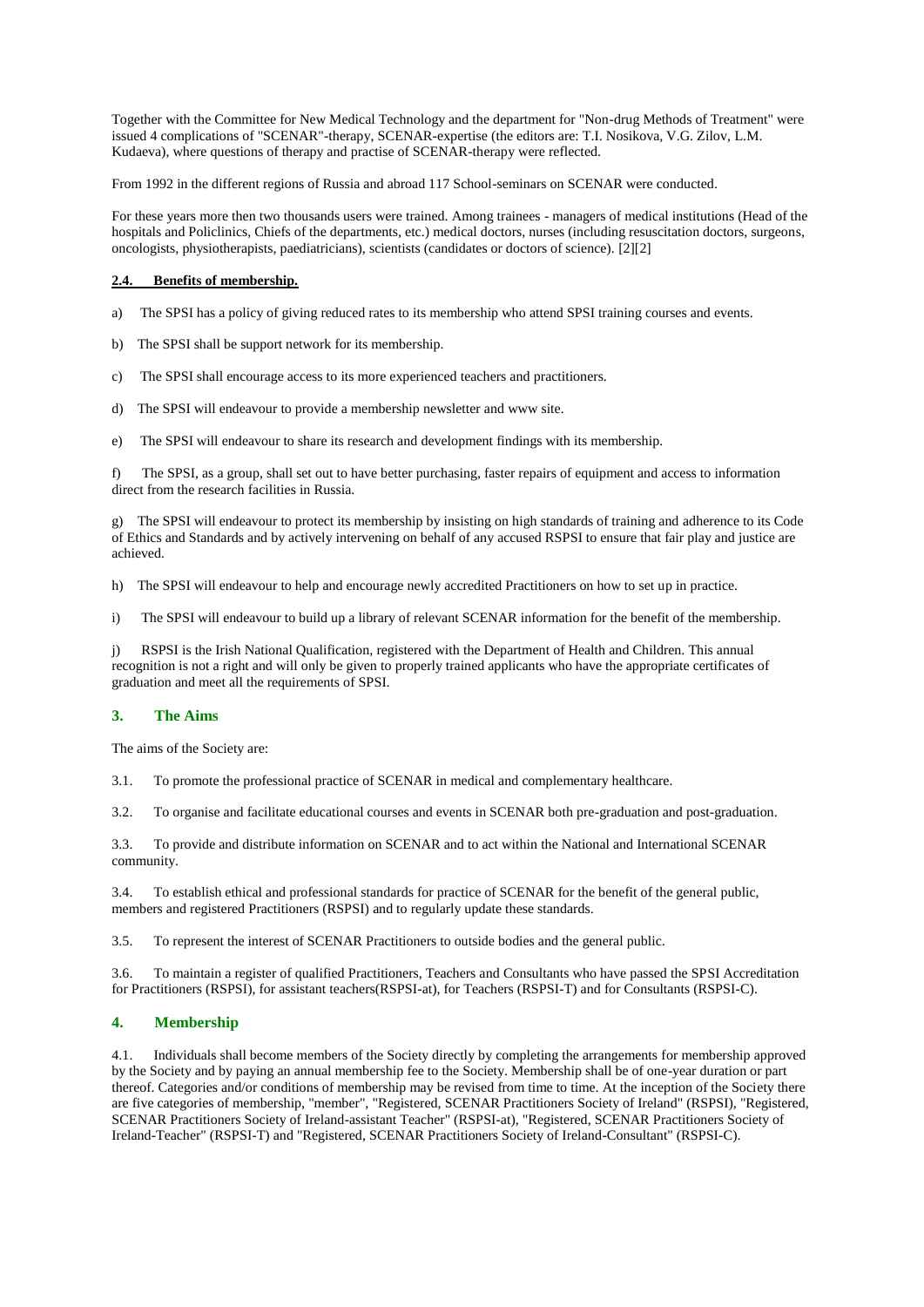4.2. Registered SCENAR Practitioners (RSPSI) shall abide by the code of ethics and standards and shall have the right to vote. The "Scenar Therapist" Certificate on it's own, without SPSI accreditation, is not an acceptable standard to the SPSI, nor is "Scenar Expert" or "Scenar Consultant".

4.3. Assistant teacher (RSPSI-at), Teachers (RSPSI-T) and Consultants (RSPSI-C) are RSPSI who have additional qualifications as defined by this Constitution and the "Standards" and assessments sub-committee. Members will be those interested in SCENAR, but not qualified for registered Practitioners' membership. Members do not have voting rights and must not use any designation, which implies Practitioner or qualified status. This category includes students and graduates from SCENAR schools or training facilities who have not yet been accredited by SPSI. Also Practitioners from other Scenar organisations, who have not been accredited by the SPSI.

4.4. Membership fees shall be determined from time to time at the AGM and in accordance with the constitution.

4.5. Acceptance or rejection of an application for membership of an individual is entirely at the discretion of the Society, which need not give the reason for its decision. In the event of rejection the membership fee will be refunded as soon as possible.

4.6. The Society may confer "honorary membership" and nominate patrons and sponsors. The Full committee (Committee and "Standards" and Assessments Sub-Committee) may use its initiative to confer "honorary membership" and/or nominate patrons and sponsors, but only until the AGM.

4.7. Only paid up members are eligible for election to the Committee, the Standards and Accreditation sub-Committee and to vote at AGM, EGM or meetings of the Society.

4.8. Conditional membership: When membership has lapsed for longer than 2 years registration shall not be renewed for Practitioners, assistant Teachers, Teachers or Consultants without application to and acceptance by the "Standards" subcommittee. Registration is an annual award from the SPSI and not an automatic right.

4.9. Lapsed Practitioners automatically, and immediately, lose the right to use the Accreditation/designation RSPSI, RSPSI-T and RSPSI-C, as membership is conditional on payment of membership fee and adequate insurance cover as well as other criteria, which are at the discretion of the Standards and Assessments Sub-Committee, which may be called "Standards".

## **5. Organisation and administration**

5.1. Committee members and officers of the Society shall be elected at an AGM and shall hold office until the next AGM. The Committee shall be composed of the Chairperson, Secretary, Treasurer and such other members as may be deemed appropriate. The Co-Ordinator of the Standard and Assessments sub-Committee should attend Committee meetings. In his/her absence at least one "Standards" member should attend all Committee meetings. The attending "Standards" Co-Ordinator (or nominee) shall be a Committee officer. All "Standards" members shall be accepted as Committee members for issues involving "Standards" Education, Conduct and Ethics.

5.2. The Committee and "Standards" Sub-committee together shall be called the FULL committee. A person on both committee and "Standards" shall have only one vote.

5.3. The Chairperson shall promote full contact between the Society and organisations representing and/ or interested in SCENAR, shall take the chair at all meetings of the Society.

5.4. The Secretary shall be responsible for the general administration of the Society, shall maintain contact with, and shall communicate the decisions of Annual General Meetings, Extraordinary General meetings and council meetings, to the membership and shall be responsible for dissemination of accurate information about the Society and its activities to the public, shall assist the Chairperson in representing the Society to, or on, outside bodies, shall normally take the chair at meetings in the Chairperson's absence. Before each AGM the Secretary shall collect and file Committee and "Standards" minutes and any other items for filing. The Secretary shall ensure that at all times an up to date Constitution with Code of Ethics and Standards is available in one file with minutes of contentious decisions made at AGM, at Committee meetings or at "Standards" meetings. All shall be dated and signed as valid.

5.5. The Treasurer shall maintain the books of accounts in good order, and be able to give an account of the financial state of the Society to the Committee and of its' income and expenditure each year to the Society at the AGM. The treasurer shall arrange the annual audit of the books of account when required to do so by the Committee or by a General Meeting of members and shall be responsible for making payments in respect of gratuities, fees and other expenditure arising from the activities of the Society.

5.5.i. Practitioners and members subscriptions, gifts, grants and bequests shall form the basis of the Society's funds. Additional income from sources compatible with the ethics and principles of the Society may be organised by the Committee from time to time.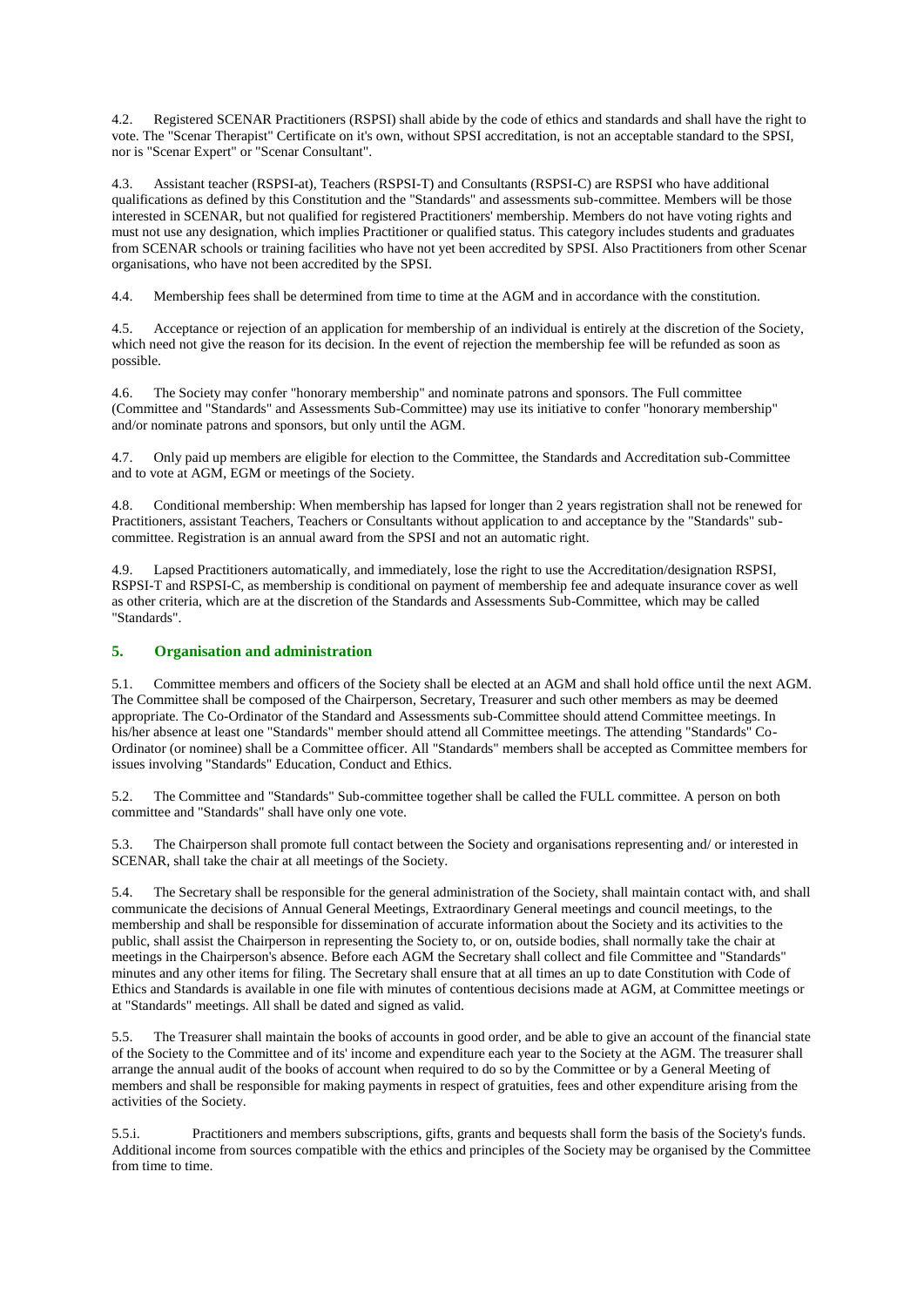5.5.ii. The membership fee for RSPSI shall be initiated at a level being the value of 4x1 hour SCENAR treatments at the average recommended fee, as decided by the Committee. If this amount is insufficient, then a surcharge may be agreed at the AGM. Membership fee for members shall be 50% of RSPSI fee.

5.5.iii. Expenses. Most work done on behalf of the Society shall be volunteered and no payment shall be made, but at the discretion of the Full Committee, payment may be made for work, which has been contracted rather than volunteered. Expenses shall, finances permitting, be paid for attendance at Committee and "Standards" meetings at the discretion of the Treasurer and the Co-Ordinator of "Standards".

5.5.iv. Any Practitioner or member may request an examination of the accounts, giving reasonable notice.

5.5.v. The Committee shall be responsible for payment of all expenses and accounts appropriate to the proper running of the Society.

5.5.vi. The Society shall have a bank account into which all monies shall be lodged. Cheques shall be signed by the Treasurer and an appointed Committee member, or in the treasurer's absence by an appointed Committee Officer.

5.5.vii. RSPSI or members leaving the Society shall have no claims on its funds.

5.6. The "Standards" sub-committee Co-Ordinator shall communicate and liaise between the Committee and the "Standards" Sub-Committee.

5.6.i. All Committee officers must be Registered Practitioners of the Society (RSPSI), i.e. Chairperson, Secretary, Treasurer, "Standard" Co-Ordinator. The other committee members shall assist and/or deputise for the officers as arranged by the Committee and carry out such other functions as is agreed by the Committee and by AGM.

a) The Committee may invite observers to attend any meeting, at its discretion. Observers may speak, but shall not vote.

b) The Committee shall normally be chaired by the Chairperson, if absent the Secretary, if absent the "Standards" Coordinator. In their absence, the Committee shall elect one of their members to take the Chair, but in this instance no policy changes may be made.

c) The Committee shall cause minutes to be kept of its meeting. At each meeting, the minutes of the previous meeting shall be signed by the Chairperson, or acting Chairperson, as a correct record of what was discussed thereat, and corrected if necessary. The agenda shall be circulated in advance of each meeting. The minutes of the previous meeting may also be circulated if required. The minutes must be kept in file for 10 years.

d) Committee service shall be voluntary.

e) All Committee members with the exception of the "Standards" members shall serve for one year with a maximum of 5 continuous years of duty in any position. All outgoing members shall be eligible for re-election. "Standards" members shall serve for 3 years and be eligible for re-election.

f) Election of Committee members shall be by consensus or failing consensus be by majority vote of the RSPSI at the AGM.

5.7. The Committee shall seek the advice of the Standards and Assessments Sub-Committee on any technical matter it may deem necessary especially in relation to Education, Training, Standards, and ethics.

5.8. Proxy and Postal votes. In all Society matters where a vote is necessary, an RSPSI unable to attend in person may submit a postal vote, if such has been arranged, or vote by proxy. In these cases written consent must be given by the RSPSI whose vote is being used, naming the RSPSI who may use the vote on his/her behalf. The written consent note must show the meeting date and may or may not indicate how the vote is to be used or whether the vote is for a single named issue or every voting issue.

5.9. In the event of it being impractical to hold a meeting of the full voting membership, the Committee shall organise a postal ballot of all the registered Practitioners (RSPSI).

5.10. Any Full Committee member may be removed by a 2/3 vote of the Full Committee and, if appropriate, a replacement be co-opted by a 2/3 vote. This would be an interim arrangement until next AGM (or special EGM). The removal would only be undertaken in serious circumstances and be for the protection of the Society and its membership and of the general public.

5.11. Voting: In all proceedings of the Society, decisions, policies and resolutions shall be framed by reference to the consensus, if any arrived at among the participants. Only where no consensus emerges, AND where a decision is necessary on a matter of importance, shall a vote be taken. Where a vote is taken the Chairperson or member acting as Chairperson shall have a second or casting vote in event of a tie. Only RSPSI have a vote.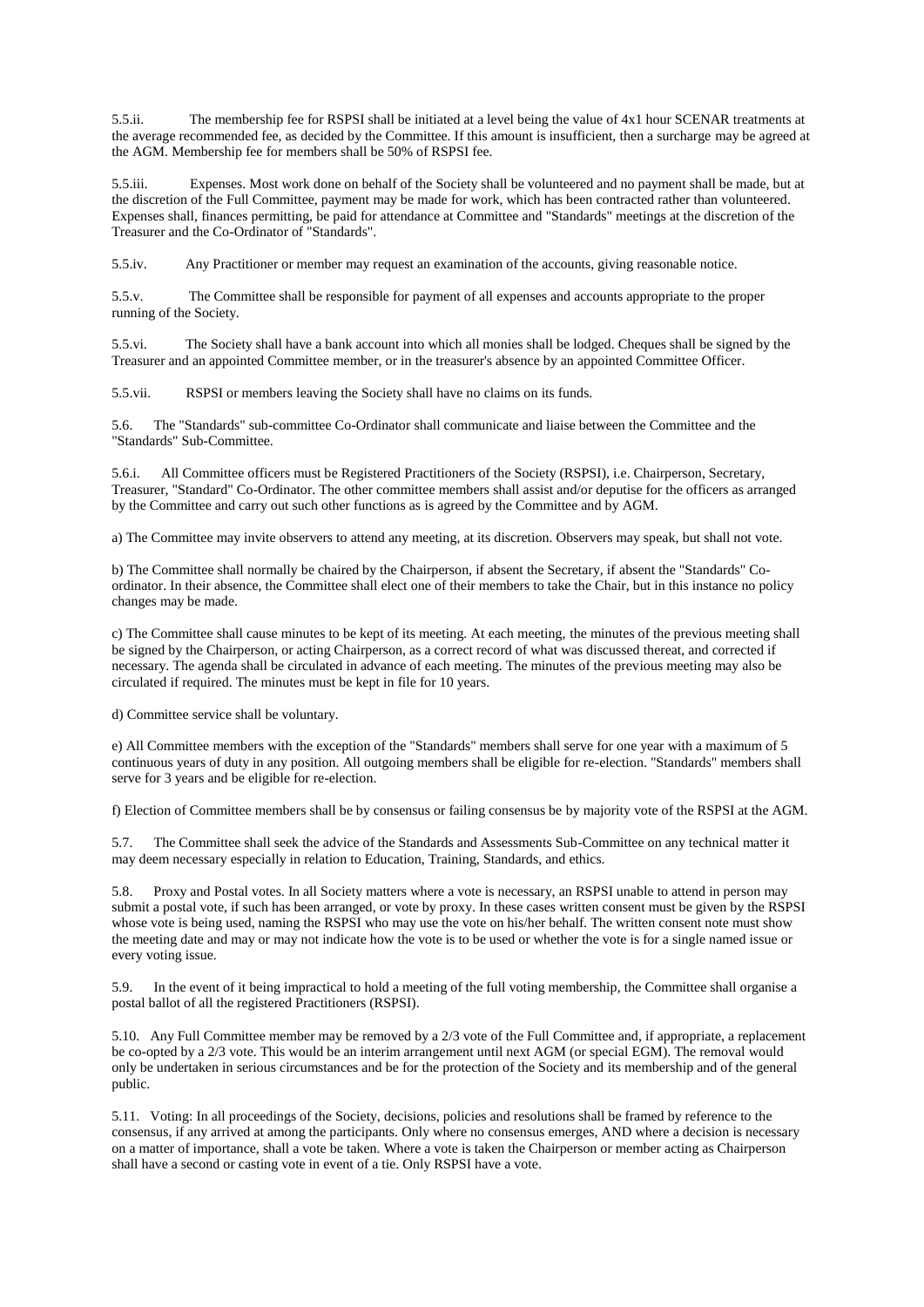5.12. Constitutional changes shall only be made after the issues involved have been discussed appropriately by the membership (after they have been properly informed). The Committee shall then arrange for a postal Ballot of all those entitled to vote and using proper procedures. 6 weeks written notice of the proposed changes must be provided to the membership before the meeting at which the proposed changes are to be discussed. If the proposal is carried then the postal ballot shall be arranged by the committee.

## **6. General Meetings**

6.1. The Society shall hold a General Meeting in every calendar year as its ANNUAL GENERAL MEETING, normally on the last week-end of April at such time and place as may be determined by the Committee, provided that every ANNUAL GENERAL MEETING shall be held not more than 15 months after the holding of the last preceding ANNUAL GENERAL MEETING. Notice in writing of 1 months shall be given to the membership which must be specified as such on the notices. Notice of proposals etc. for the AGM should be given in writing to the Secretary for circulation to the membership not later than 6 weeks before the meeting is to take place.

6.2. Minutes shall be taken at all general and Committee meetings and kept by the Secretary for 12 years.

6.3. The chair at the Annual General Meeting shall be taken by the Chairperson of the Society, or in his/her absence, by the Secretary.

6.4. The agenda of the Annual General Meeting shall be as follows; and preferably in this order:

- I. Chairperson's remarks and report.
- II. Minutes of previous AGM Read and amend if necessary.

III.Reports of Officers: -

I. Secretary

II. Standards Co-Ordinator

III. Treasurer

IV. Questions of officers.

V. Election of officers to the Committee.

VI. Election of Non officers to the Committee

VII. Election of "Standards" Sub-Committee and Co-Ordinator when necessary or to elect replacement "Standards" members when necessary. The Co-Ordinator should usually be the most senior and/or experienced RSPSI-T available for service.

VIII. Substantive Motions.

IX. Any other business.

6.1. The membership present at the AGM, which must include 2 of the 3 officers of the Committee and the Co-Ordinator of the "Standard" Sub-Committee, shall be deemed to be a quorum and shall be thereby empowered to transact the business of the Society.

6.2. The Committee shall call an Extraordinary General Meeting whenever it deems necessary or on receipt of a requisition signed by at least one fifth  $(1/s)$  of the membership of the Society, by giving 21 days notice of the said meeting, specifying the time, venue and nature of the business to be transacted, to all the membership

6.3. No business shall be transacted at an Extraordinary General Meeting other than that for which the said meeting has been called.

6.4. Standing orders for the conduct of all meetings of the Society may be drawn up by the Committee. On ratification by a two-thirds majority of the Committee; they shall be set out as "Society Standing Orders". They may be suspended or altered only on resolution of a similar majority. These may include, but are not limited to:

I. Procedures for conducting committee meetings.

II. Procedures for designating and recording expenses.